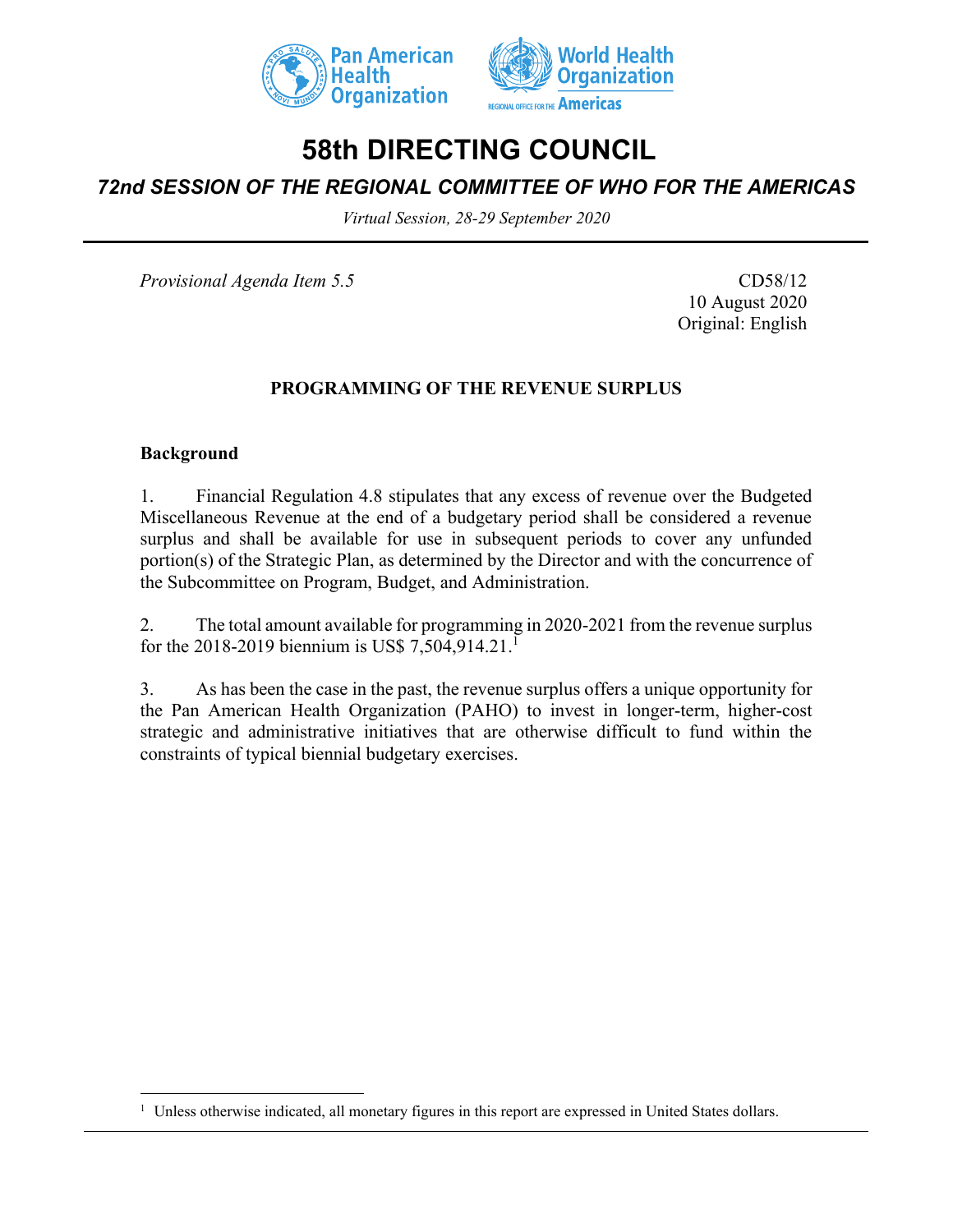### **Proposed Allocation**

4. The Director determined the allocation of the 2018-2019 revenue surplus balance as presented below:

| <b>Fund/Program</b>                                | <b>Purpose</b>                                                                                                                                                                                                                                                                                                                                                                        | <b>Amount</b><br>(USS) |
|----------------------------------------------------|---------------------------------------------------------------------------------------------------------------------------------------------------------------------------------------------------------------------------------------------------------------------------------------------------------------------------------------------------------------------------------------|------------------------|
| Master Capital<br><b>Investment Fund</b><br>(MCIF) | To fund the MCIF, which is primarily funded<br>through revenue surpluses. The available balance in the<br>Fund as of 31 December 2019 was \$13.8 million.                                                                                                                                                                                                                             | \$4,650,520.21         |
|                                                    | \$3,650,520.21 to the Real Estate Maintenance and<br>Improvement Subfund of the MCIF to finance<br>infrastructure needs for the Organization.                                                                                                                                                                                                                                         |                        |
|                                                    | \$1,000,000.00 to the Vehicle Replacement Subfund of<br>the MCIF to finance necessary vehicle replacements.                                                                                                                                                                                                                                                                           |                        |
| <b>PAHO</b><br>Emergency<br>Epidemic Fund          | This Fund was created with an initial amount of<br>\$1,000,000.00, which has been depleted. It is a revolving<br>fund to advance funds to affected countries in the advent of<br>an epidemic outbreak or public health emergency.<br>Advanced funds are recovered from appeals and other forms<br>of voluntary contributions received in response to the<br>emergency, when possible. | \$1,000,000.00         |
| Health in the<br>Americas                          | This is the flagship publication of the Organization, in<br>response to a mandate from the 7th Directing Council of the<br>Pan American Health Organization in 1953. Its periodic<br>development requires additional funding. This expense is a<br>strategic priority for the Organization and cannot be funded<br>with any other source than with Flexible Funds.                    | \$600,000.00           |
| <b>Working Capital</b><br>Fund                     | As a prudent management measure to enable cash flow<br>management in the Organization.                                                                                                                                                                                                                                                                                                | \$1,254,394.00         |
| <b>GRAND TOTAL</b>                                 |                                                                                                                                                                                                                                                                                                                                                                                       | \$7,504,914.21         |

5. Given the extraordinary and unprecedented circumstances presented by the COVID-19 pandemic, the 14th Session of the Subcommittee on Program, Budget, and Administration of the Executive Committee was cancelled.

6. As a result of the uncertainty surrounding the status of unpaid assessed contributions on an unprecedented scale and the delay on the finalization of the official figures, the 166th Session of the Executive Committee, held on June 22-23, 2020, could not review and provide its concurrence to the estimated amount for the revenue surplus included in Document CE166/10.